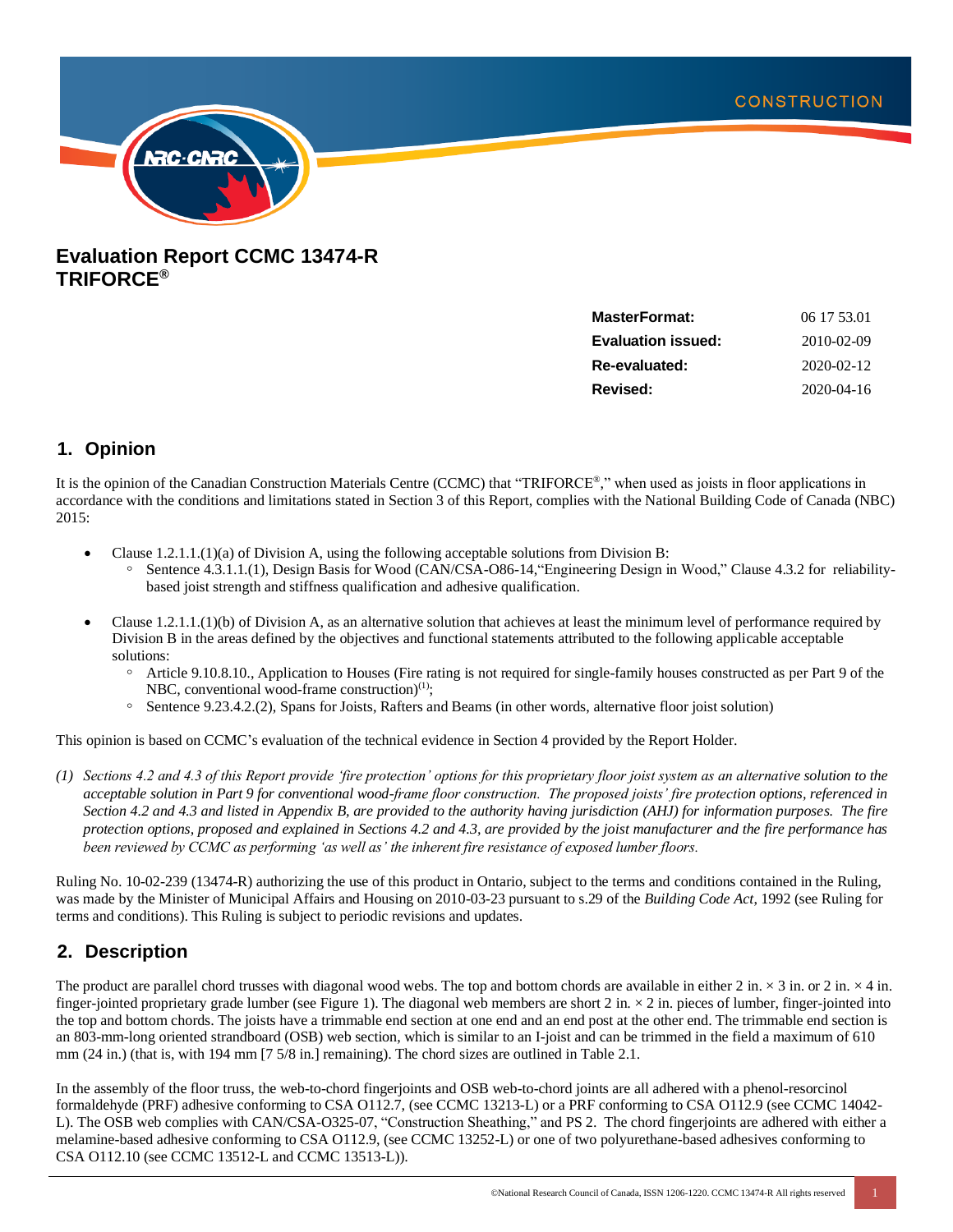

**Figure 1. "TRIFORCE®" showing maximum joist OSB end-trimming permitted**

| <b>Series</b> | <b>Joist Depth</b><br>(mm) | <b>Flange</b><br>$\mathbf{Material}^{(1)}$ | <b>Flange</b><br><b>Dimensions</b><br>$(depth \times width)$<br>(mm) | <b>Diagonal</b><br><b>Material</b> | <b>Diagonal Chord</b><br><b>Dimensions</b><br>$(\text{depth} \times \text{width})$<br>(mm) | <b>Trimmable End</b> |
|---------------|----------------------------|--------------------------------------------|----------------------------------------------------------------------|------------------------------------|--------------------------------------------------------------------------------------------|----------------------|
| $OJ-314$      | 241-406                    | G14                                        | $38.1 \times 63.5$                                                   | G14                                | $38.1 \times 38.1$                                                                         | $9.5$ -mm $OSB$      |
| $OJ-315$      | 241-406                    | $G15 - 1.5E$                               | $38.1 \times 63.5$                                                   | G14                                | $38.1 \times 38.1$                                                                         | $9.5$ -mm $OSB$      |
| $OJ-318$      | 241-406                    | $G18 - 1.8E$                               | $38.1 \times 63.5$                                                   | G14                                | $38.1 \times 38.1$                                                                         | $9.5$ -mm $OSB$      |
| $OJ-320$      | 241-406                    | $G20 - 2.0E$                               | $38.1 \times 63.5$                                                   | G14                                | $38.1 \times 38.1$                                                                         | $9.5$ -mm $OSB$      |
| $OJ-414$      | 241-406                    | G14                                        | $38.1 \times 88.9$                                                   | G14                                | $38.1 \times 38.1$                                                                         | $9.5$ -mm $OSB$      |
| $OJ-415$      | 241-406                    | $G15 - 1.5E$                               | $38.1 \times 88.9$                                                   | G14                                | $38.1 \times 38.1$                                                                         | $9.5$ -mm $OSB$      |
| $OJ-418$      | 241-406                    | $G18 - 1.8E$                               | $38.1 \times 88.9$                                                   | G14                                | $38.1 \times 38.1$                                                                         | 9.5-mm OSB           |
| $OJ-420$      | 241-406                    | $G20 - 2.0E$                               | $38.1 \times 88.9$                                                   | G14                                | $38.1 \times 38.1$                                                                         | $9.5$ -mm $OSB$      |

**Table 2.1 Product Series Descriptions**

### **Note to Table 2.1:**

(1) All lumber is from the spruce-pine-fir (S-P-F) species group and is subject to proprietary visual grading rules, is periodically tensiontested by the manufacturer, and is third-party verified and certified by Intertek.

# **3. Conditions and Limitations**

CCMC's compliance opinion in Section 1 is bound by the "TRIFORCE® " being used in accordance with the conditions and limitations set out below.

• The product series is intended for use in structural applications, such as floor, ceiling or roof joists, and is intended for dry service use**(1)** applications only.

*(1) All lumber, wood-based panels and proprietary engineered wood products are intended for dry service conditions. "Dry service" is defined as the in-service environment under which the average equilibrium moisture content (MC) of lumber is 15% or less over a year and does not exceed 19% at any time. Wood contained within the interior of dry, heated or unheated buildings has generally been found to have a MC between 6% and 14%, according to season and location. During construction, all wood-based products should be protected from the weather to ensure that the 19% MC is not exceeded, in accordance with Article 9.3.2.5., Moisture Content, of Division B of the NBC 2015.* 

- These product series follows a manufacturing quality assurance program (QAP) that is monitored by Intertek. The manufacturing QAP, which is mainly based on the principles of ASTM D 5055, "Establishing and Monitoring Structural Capacities of Prefabricated Wood I-Joists," has been adapted to include requirements specific to the products and is verified by Intertek as part of the product certification through regular audits. In addition, each joist is proof-tested for a period of 3 to 5 seconds.
- This product series must be identified with the phrase "CCMC 13474-R" along the side of the joist. This CCMC number is only valid when it appears in conjunction with the ETL C+US Certification Mark of Intertek. In addition, there must be an indication that clearly identifies the proper upright orientation for the joist installation, in order to prevent incorrect reverse installation.
- The following pre-engineering information has been provided to CCMC by the manufacturer to demonstrate compliance with Part 9 of the NBC 2015 for acceptance by the local authority having jurisdiction (AHJ):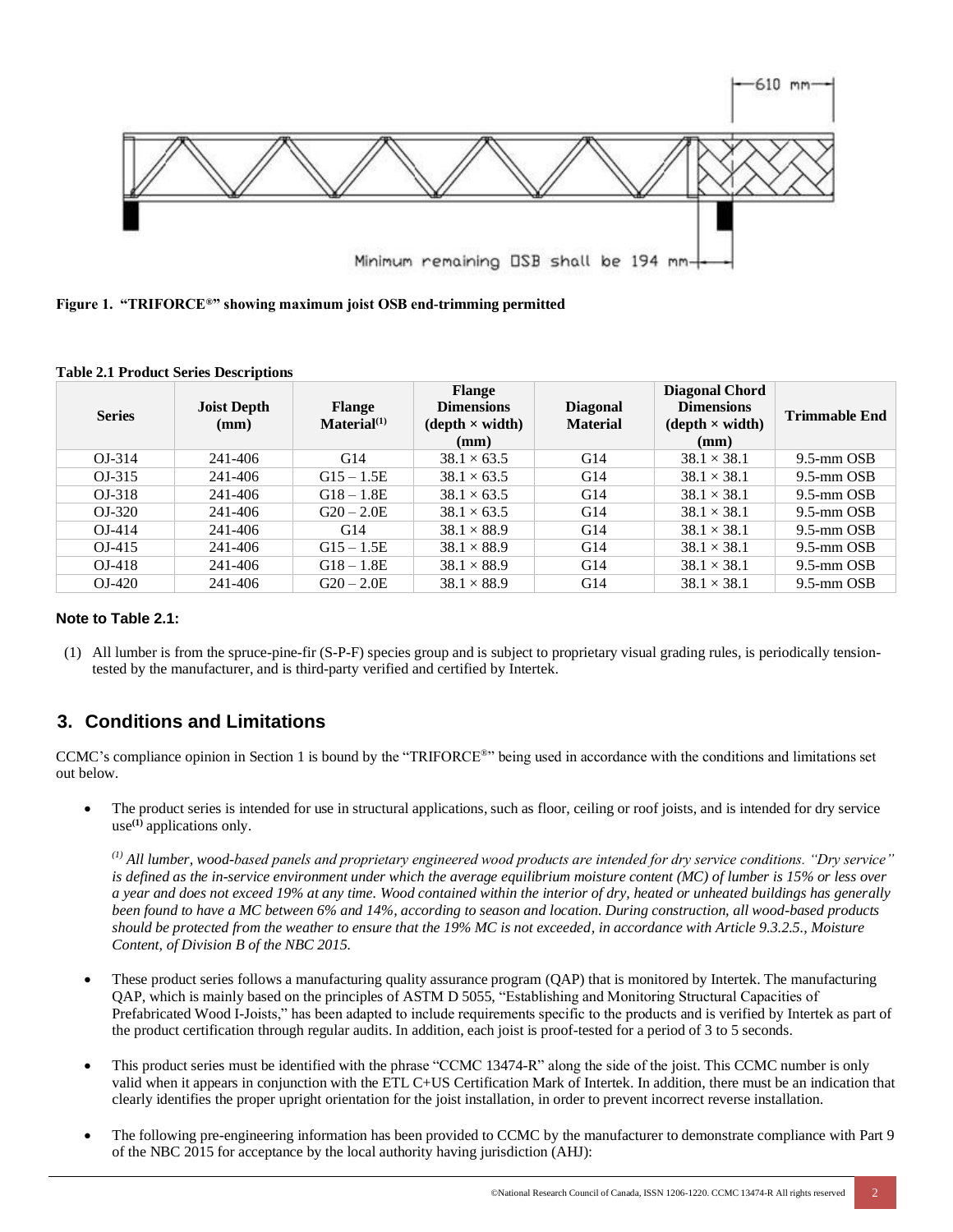#### **i. Pre-engineered Floor Span Charts**

When the products are used to support uniform loads only, the installation must be in accordance with the span tables (including vibration criteria**(2)**) found in the specifier's guide, in Limit States Design for Canada, entitled:

<sup>o</sup> "TRIFORCE<sup>®</sup>" Specifier Guide, dated January 10, 2020 (Canadian Edition)

The products must be installed in accordance with "TRIFORCE® " installation guidelines noted in the above-mentioned document for those applications falling within the scope of the documents. Applications outside the scope of these installation guidelines require engineering on a case-by-case basis as outlined below.

*(2) In cases where concrete topping is applied or bridging/blocking is used and joists are installed at the maximum spans, the current vibration criteria may not address all occupant performance expectations. Barrette Structural Distribution Inc. should therefore be consulted for span adjustments, if necessary, in these types of installations.* 

#### **ii. Pre-engineered Installation Details**

The pre-engineered details in the documents outlined in (i) above are limited in scope to building designs where the anticipated loads on the following structural details are not exceeded:

- floor span tables;
- $\degree$  maximum trimmable length (610 mm);
- web stiffener details:
- ᵒ squash blocks; and
- maximum web hole in OSB web trimmable end.

#### **iii. Engineering Required**

For structural applications beyond the scope/limitations of the documents referenced in (i) above or when required by the AHJ, the drawings or related documents must bear the authorized seal of a professional engineer skilled in wood design and licenced to practice under the appropriate provincial or territorial legislation.

Installations beyond the scope/limitations of (i) and (ii) imply, but are not limited to, the following:

- rim board resistance:
- loadbearing cantilever tables;
- higher loads / longer spans than the manufacturer's pre-engineered details;
- concentrated loads;
- offset bearing walls;
- areas of high wind or high seismicity;
- stair openings;
- ᵒ the design of supporting wall studs/beams when the total load/span exceeds the NBC 2015 lumber floor/roof span tables; and
- $\degree$  the design of supporting foundation footings when the total load/span exceeds the NBC 2015 lumber floor/roof span tables.

The engineer must design in accordance with CAN/CSA-O86 and may use as a guide the *Engineering Guide for Wood Frame Construction*, published by the Canadian Wood Council.

#### **iv. Engineering Support Provided by Manufacturer**

The manufacturer may provide engineering services in conjunction with the product specifications, and offers the following contact number: 800-263-7265.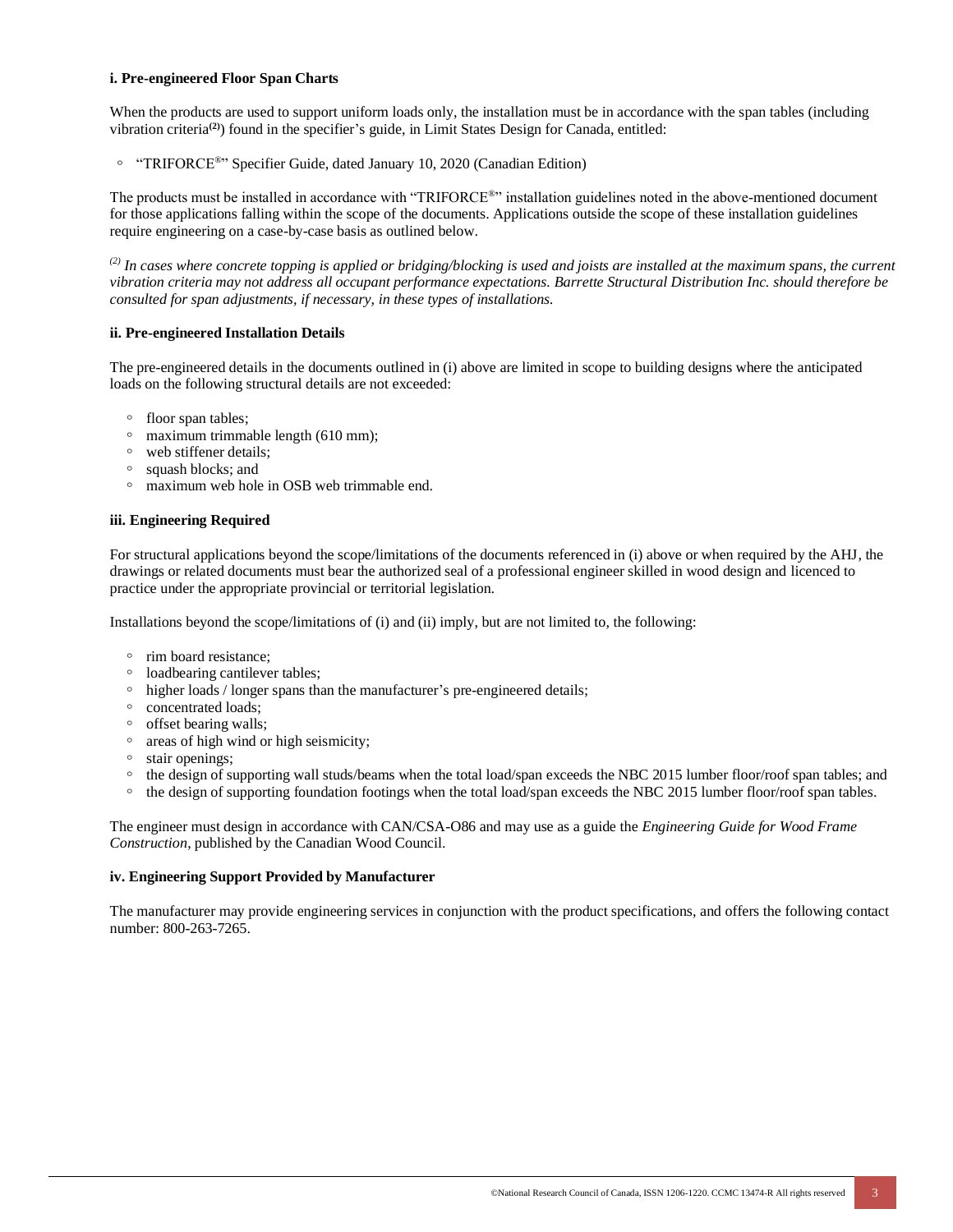# **4. Technical Evidence**

The Report Holder has submitted technical documentation for CCMC's evaluation. Testing was conducted at laboratories recognized by CCMC. The corresponding technical evidence for this product is summarized below.

### **4.1. Design Values**

**Table 4.1.1 Engineering Properties of the Product Series**

| <b>Series</b> | Depth (mm) | <b>Flange</b><br>Width<br>(mm) | $M^{(1)}(N.m)$ | $Vr^{(2)}$ (N) | $EI^3$<br>(kN/mm <sup>2</sup> ) | $K^{(3)}$ (kN) | $\mathbf{F}_{\mathrm{cp}}$<br><b>Flanges</b><br>(MPa) | <b>Joist Weight</b><br>(N/m) |
|---------------|------------|--------------------------------|----------------|----------------|---------------------------------|----------------|-------------------------------------------------------|------------------------------|
|               | 241        | 63.5                           | 4868           | 6 1 4 0        | $4.878E + 08$                   | 11 929         |                                                       | 39.42                        |
| OJ-314        | 302        | 63.5                           | 6 3 0 3        | 8828           | $8.166E + 08$                   | 16 470         |                                                       | 40.88                        |
|               | 356        | 63.5                           | 7548           | 10 214         | $1.183E + 09$                   | 20 532         | 5.3                                                   | 41.61                        |
|               | 406        | 63.5                           | 8 5 7 7        | 10 670         | $1.590E + 09$                   | 24 3 5 5       |                                                       | 43.07                        |
|               | 241        | 63.5                           | 5 9 4 7        | 6 1 4 0        | $5.226E + 08$                   | 11 929         |                                                       | 39.42                        |
| OJ-315        | 302        | 63.5                           | 7700           | 8828           | $8.749E + 08$                   | 16 470         |                                                       | 40.88                        |
|               | 356        | 63.5                           | 9 2 6 8        | 10 214         | $1.267E + 09$                   | 20 532         | 5.3                                                   | 41.61                        |
|               | 406        | 63.5                           | 10743          | 10 670         | $1.703E + 09$                   | 24 3 5 5       |                                                       | 43.07                        |
|               | 241        | 63.5                           | 8 0 5 4        | 6 1 4 0        | $6.272E + 08$                   | 11 929         |                                                       | 39.86                        |
| OJ-318        | 302        | 63.5                           | 10 4 27        | 8828           | $1.050E + 09$                   | 16 470         |                                                       | 41.32                        |
|               | 356        | 63.5                           | 12 550         | 10 214         | $1.521E + 09$                   | 20 532         | 6.5                                                   | 42.05                        |
|               | 406        | 63.5                           | 14 5 49        | 10 670         | $2.044E + 09$                   | 24 3 5 5       |                                                       | 43.51                        |
|               | 241        | 63.5                           | 8 2 9 4        | 6 1 4 0        | $6.968E + 08$                   | 11 929         |                                                       | 39.86                        |
| OJ-320        | 302        | 63.5                           | 10738          | 8828           | $1.166E + 09$                   | 16 470         |                                                       | 41.32                        |
|               | 356        | 63.5                           | 12 9 24        | 10 214         | $1.690E + 09$                   | 20 5 32        | 6.5                                                   | 42.05                        |
|               | 406        | 63.5                           | 14 981         | 10 670         | $2.271E + 09$                   | 24 3 5 5       |                                                       | 43.51                        |
|               | 241        | 88.9                           | 6 800          | 6 1 4 0        | $6.829E + 08$                   | 14 792         |                                                       | 47.16                        |
| OJ-414        | 302        | 88.9                           | 8 8 0 3        | 8 8 2 8        | $1.143E + 09$                   | 20 4 23        |                                                       | 48.62                        |
|               | 356        | 88.9                           | 10 543         | 10 214         | $1.656E + 09$                   | 25 460         | 5.3                                                   | 50.08                        |
|               | 406        | 88.9                           | 11 979         | 10 670         | $2.225E + 09$                   | 30 200         |                                                       | 51.54                        |
|               | 241        | 88.9                           | 8 3 4 0        | 6 1 4 0        | $7.317E + 08$                   | 14 792         |                                                       | 47.45                        |
|               | 302        | 88.9                           | 10797          | 8828           | $1.225E + 09$                   | 20 4 23        |                                                       | 48.91                        |
| OJ-415        | 356        | 88.9                           | 12 9 96        | 10 214         | $1.774E + 09$                   | 25 460         | 5.3                                                   | 50.37                        |
|               | 406        | 88.9                           | 15 065         | 10 670         | $2.384E + 09$                   | 30 200         |                                                       | 51.83                        |
|               | 241        | 88.9                           | 11 471         | 6 1 4 0        | $8.780E + 08$                   | 14 792         | 6.5                                                   | 47.45                        |
| OJ-418        | 302        | 88.9                           | 14 852         | 8828           | $1.470E + 09$                   | 20 4 23        |                                                       | 48.91                        |
|               | 356        | 88.9                           | 17876          | 10 214         | $2.129E + 09$                   | 25 460         |                                                       | 50.37                        |
|               | 406        | 88.9                           | 20 7 23        | 10 670         | $2.861E + 09$                   | 30 200         |                                                       | 51.83                        |
|               | 241        | 88.9                           | 11 654         | 6 1 4 0        | $9.755E + 08$                   | 14 792         |                                                       | 47.45                        |
| OJ-420        | 302        | 88.9                           | 15 088         | 8 8 2 8        | $1.633E + 09$                   | 20 4 23        |                                                       | 48.91                        |
|               | 356        | 88.9                           | 18 15 9        | 10 214         | $2.365E + 09$                   | 25 460         | 6.5                                                   | 50.37                        |
|               | 406        | 88.9                           | 21 051         | 10 670         | $3.179E + 09$                   | 30 200         |                                                       | 51.83                        |

#### **Notes to Table 4.1.1:**

- (1) The factored moment resistances (with Φ included and listed are for standard term load duration) must not be increased by any Codeallowed repetitive member system factor.
- (2) The factored shear resistances (with Φ included and listed for standard term load duration) is determined by the web tension resistances.
- (3) Mid-span deflection must be predicted using the following formula:

$$
\text{deflection} = \frac{5wL^4}{384EI} + \frac{wL^2}{K}
$$

where:  $w = load (kN/mm)$ ,  $L = span (mm)$ , EI and K from Table 4.1.1.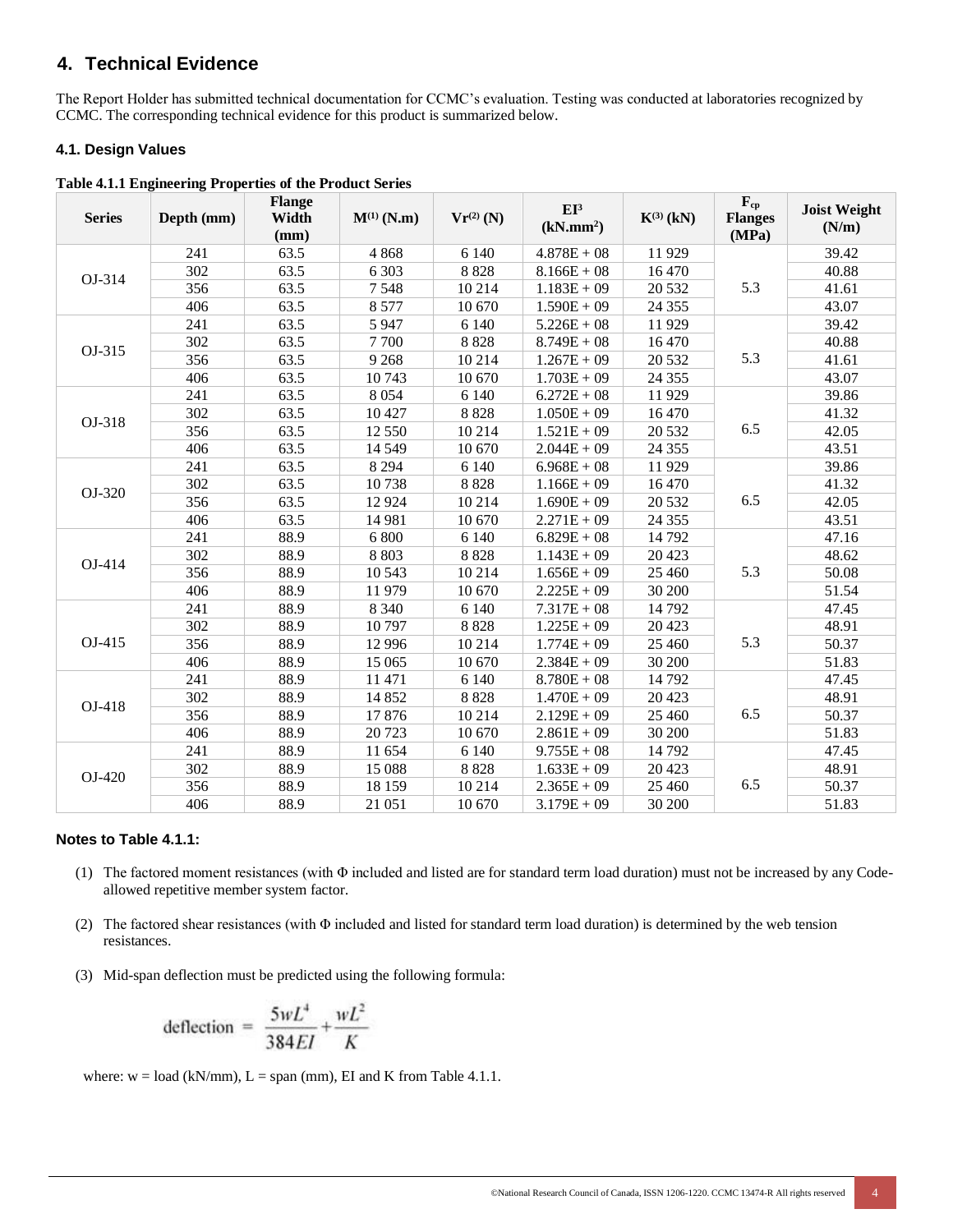| Table 4.1.2 End Reaction Properties of the Product Series |  |  |
|-----------------------------------------------------------|--|--|
|                                                           |  |  |

|                           |            |                            | $Or^{(1)(2)}(N)$              |                       |      |                |
|---------------------------|------------|----------------------------|-------------------------------|-----------------------|------|----------------|
| <b>Series</b>             | Depth (mm) | <b>Bearing End</b>         |                               |                       |      |                |
|                           |            |                            | 2 in. $\times$ 3 in. End Post | $OSB$ End Panel $(3)$ |      |                |
|                           |            | <b>Bearing Length (mm)</b> |                               |                       |      |                |
|                           |            | 38.1                       | 88.9                          | 38.1                  | 38.1 | 88.9           |
|                           |            |                            |                               | Web Stiffener $(4)$   |      |                |
|                           |            |                            |                               | No                    | Yes  | N <sub>0</sub> |
|                           | 241        | 10 683                     | 13 3 3 9                      | 6 1 4 3               | 7460 | 8 6 9 2        |
| $OJ-300$ and $OJ-$<br>400 | 302        | 11 232                     | 14 099                        | 6468                  | 7847 | 9 1 5 0        |
|                           | 356        | 11 723                     | 14 7 7 9                      | 7631                  | 8407 | 9666           |
|                           | 406        | 12 184                     | 15 4 20                       | 7758                  | 9488 | 9827           |

#### **Notes to Table 4.1.2:**

- (1) The end reaction resistances (with Φ included) are reference design values for standard term duration load and do not include the verification of the perpendicular compression of the joist flanges. The factored reaction shall not exceed the indicated capacity and the capacity calculated in accordance with CSA O86, using the contact area of the bearing and f<sub>cp</sub> value of the flanges indicated in Table 4.1.1.
- (2) End reactions require a minimum bearing length of 38.1 mm (1.5 in.); interpolation between bearing lengths is permitted.
- (3) The OSB section is adjustable up to 610 mm (24 in.) without any modification of the tabulated limit states design properties.
- (4) Web stiffeners must be installed in accordance with the products' installation details.

## **4.2 Additional Performance Data Submitted by the Report Holder**

This section is beyond the scope of CCMC's opinion in Section 1 related to the evaluation of structural performance in Section 4.1. The performance of the fire protection options has been reviewed by CCMC and is presented as additional information for AHJs.

## **4.2.1 Background**

The following information is intended to be used by the AHJ when it is deemed that fire performance of the alternative solution perform 'as well as' the code-specified exposed lumber joists. The engineered joist manufacturer (Report Holder) has submitted to CCMC the fire protection options for their proprietary joist system when used in single-family houses (unsprinklered). The submission was in response to the decision by the Canadian Commission on Construction Materials Evaluations (CCCME) as outlined in Section 4.3 of this Report.

## **4.2.3 Proposed Fire Protection Options**

The manufacturer's solutions for proposed fire protection of their proprietary joists are presented in Appendix B. The CCMC has reviewed the fire testing and analysis of the fire protection options compared to the fire performance of unprotected exposed  $38x235$ mm ( $2\times10$ ) floor joist system<sup>(1)</sup>. The fire testing demonstrated that the proposed fire protection options perform 'as well as' exposed  $38x235mm$  $(2\times10)$  lumber joists. It should be noted that the NBC exempts single-family houses constructed using conventional wood-frame construction, in accordance with Part 9, from requiring a fire-resistance rating (see Article 9.10.8.10. of Division B of the NBC 2015). The proposed fire protection options for proprietary alternative floor joists are not to be considered in sprinklered single-family houses or where fire-resistance-rated assemblies are required.

*1. Structural composite lumber, as defined in CSA O86 and evaluated by CCMC, is considered to have equivalent fire performance to lumber for joists of the same size.*

## **4.3 Additional Health and Safety Data Identified by Third Parties**

This section is beyond the scope of CCMC's opinion in Section 1 related to the evaluation of structural performance in Section 4.1. The performance of the fire protection options has been reviewed by CCMC and is presented as additional information for AHJs.

## **4.3.1 Canadian Commission on Construction Materials Evaluations (CCCME) ─ Fire Safety**

The minimum fire performance of innovative structural materials or 'alternative solutions' as compared to the NBC-specified conventional wood-frame construction or 'acceptable solution' has been a subject of analysis and discussion for several years among fire officials, provincial and territorial regulators and AHJs. The NRC fire tests**(1)** conducted between 2002 and 2008 demonstrated that the innovative structural joist systems tested and which are currently in the marketplace (i.e., I-joists, C-channel steel joists, metal-plated wood trusses and metal-web trusses) had a time-to-collapse below the performance of exposed  $38x235$ mm ( $2\times10$ ) lumber joists (which is considered the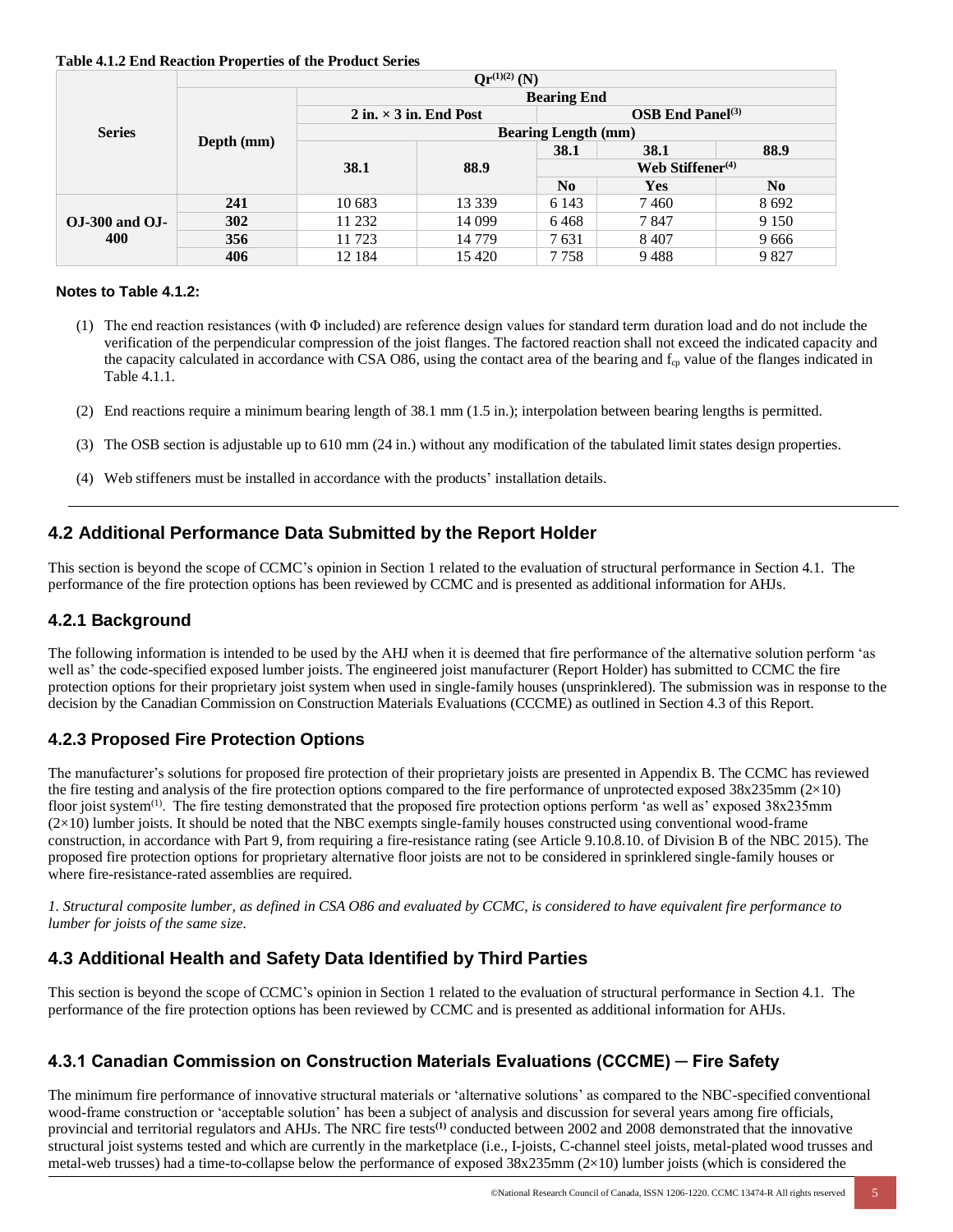benchmark or 'acceptable solution'). At the May 2018 and October 2019 meetings of the CCCME, the Commission directed CCMC to provide 'floor fire performance information' to the local AHJs across Canada to aid their decision making on whether the fire performance of floors (i.e., the time to evacuate before failure occurs) for alternative joist systems is to perform 'as well as' the inherent fire performance of exposed 38x235mm (2×10) lumber joists. Testing has been carried out that follows the principles expressed in Appendix D of Division B of the NBC. Following the direction of the CCCME, this CCMC Evaluation Report has been modified to provide this manufacturer's information.

The CCCME asked CCMC to review and validate the fire-test data from manufacturers, and publish the fire performance to assist the AHJ's decision regarding fire protection for alternative solutions to exposed lumber floor joists of conventional wood-frame construction. The CCMC has agreed to review the proposed fire protection alternatives and provide the AHJ with valid fire protection options. It is confirmed that the Ijoist fire protection solutions submitted by this manufacturer have been reviewed by CCMC and are outlined in Appendix B. These joist fire protection options, tested by following the principles of CAN/ULC-S101 floor test**(2)**, are considered by CCMC as having performed as well as exposed 38x235mm (2×10) lumber joists.

- *(1) Fire Performance of Houses. Phase I. Study of Unprotected Floor Assemblies in Basement Fire Scenarios, RR-252, 2008-12-15*
- *(2) Essentially following the ULC S101 time-temperature curve, the floor joists loaded to in-service loads and structural joist failure as the criterion.*

## **Report Holder**

Barrette Structural Distribution Inc. 555, rang St-Malo Trois-Rivières, QC G8V 0A8

| Tel:      | 800-567-8644              |
|-----------|---------------------------|
| Email:    | info@ojtriforce.com       |
| Web site: | www.openjoisttriforce.com |

# **Plant(s)**

Trois-Rivières, QC

# **Disclaimer**

*This Report is issued by the Canadian Construction Materials Centre, a program of Construction Research Centre at the National Research Council of Canada. The*  Report must be read in the context of the entire CCMC Registry of Product Evaluations, including, without limitation, the introduction therein which sets out *important information concerning the interpretation and use of CCMC Evaluation Reports.*

Readers must confirm that the Report is current and has not been withdrawn or superseded by a later issue. Please refer to http://www.nrc-cnrc.gc.ca/eng/solutions/ [advisory/ccmc\\_index.html,](http://www.nrc-cnrc.gc.ca/eng/solutions/advisory/ccmc_index.html) or contact the Canadian Construction Materials Centre, Construction Research Centre, National Research Council of Canada, 1200 *Montreal Road, Ottawa, Ontario, K1A 0R6. Telephone 613-993-6189. Fax 613-952-0268.*

NRC has evaluated the material, product, system or service described herein only for those characteristics stated herein. The information and opinions in this Report are directed to those who have the appropriate degree of experience to use and apply its contents. This Report is provided without representation, warranty, or guarantee of any kind, expressed, or implied, and the National Research Council of Canada (NRC) provides no endorsement for any evaluated material, product, system or service described herein. NRC accepts no responsibility whatsoever arising in any way from any and all use and reliance on the information contained in this Report. NRC is not undertaking to render professional or other services on behalf of any person or entity nor to perform any duty owed by any *person or entity to another person or entity.*

> **Date modified:** 2020-04-17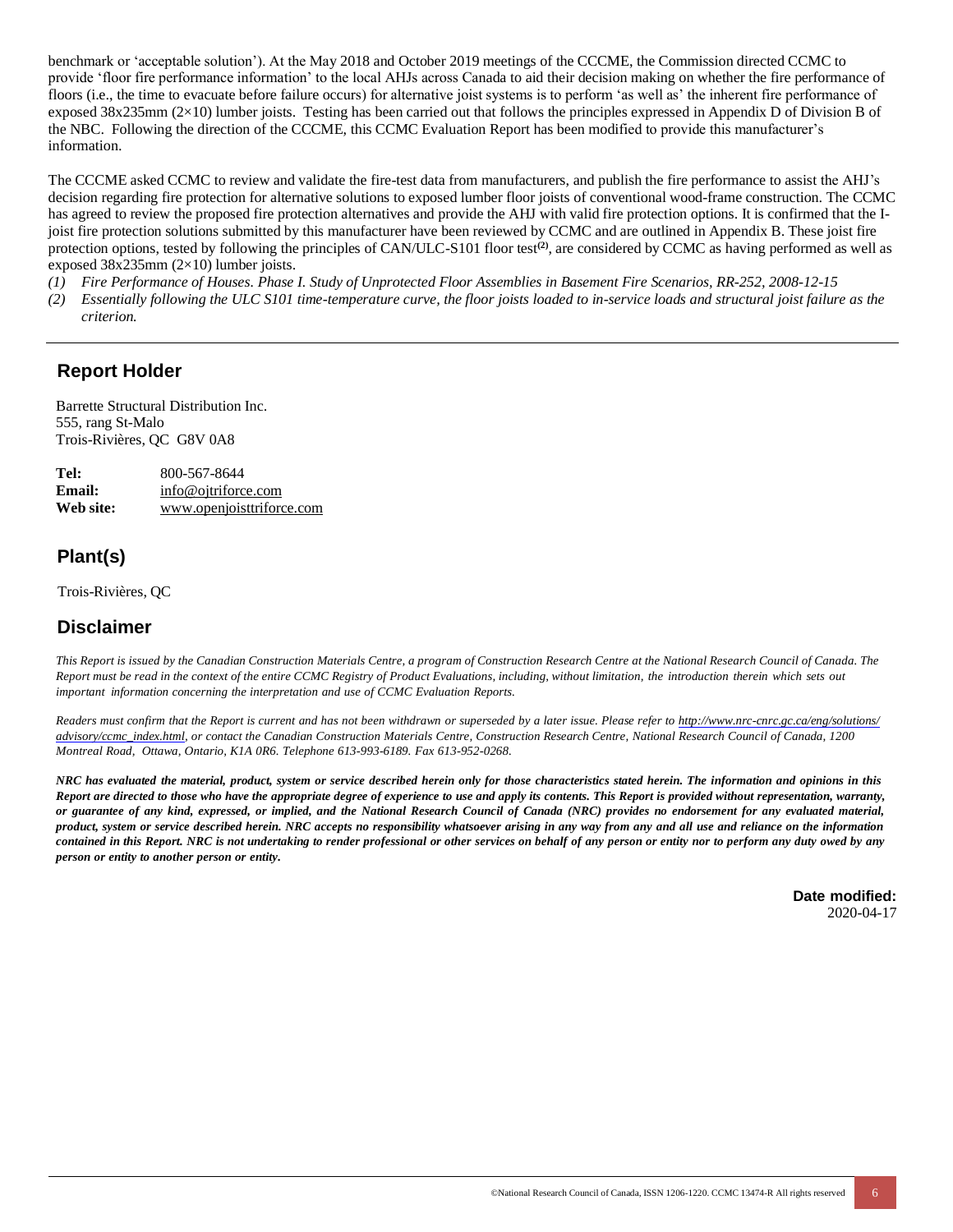# **Appendix A**

The original design values, obtained from testing to CCMC's Technical Guide for "Open Wood-Web Floor Trusses with Trimmable End Section(s) (Proof-Loaded)" and reliability normalization factors, as per CAN/CSA-O86-04, are summarized below and were established for the initial evaluation published in 2010. No changes to normalization factors as per current CSA O86-14 affect these original design values.

| <b>Property</b>                  | <b>Test Information</b>                                                                                                                                                                                                                                                                                                                                                                                                                                                                                                                                                                                                                                                                                                                                                                                                                                          |
|----------------------------------|------------------------------------------------------------------------------------------------------------------------------------------------------------------------------------------------------------------------------------------------------------------------------------------------------------------------------------------------------------------------------------------------------------------------------------------------------------------------------------------------------------------------------------------------------------------------------------------------------------------------------------------------------------------------------------------------------------------------------------------------------------------------------------------------------------------------------------------------------------------|
| <b>Shear</b><br>capacity         | Ten specimens for each depth of the OJ-314 series (40 specimens) were tested, and the characteristic values and 2-P<br>Weibull coefficient of variation, $CV_w$ , were established. The reliability normalization factor was determined following the<br>CSA standard procedure to determine the reliability-based specified strength for limit states design.                                                                                                                                                                                                                                                                                                                                                                                                                                                                                                   |
| <b>Moment</b><br>capacity        | The moment capacity was determined based on the analytical method and confirmed by testing. For the analytical method, a<br>minimum of 53 specimens were tension-tested for each proprietary grade and size of chord (that is, 424 specimens). For<br>verification testing, 10 joist specimens for three depths of 4 series (that is, 120 specimens) were tested. For all tests, the<br>characteristic values and 2-P Weibull coefficient of variation, CV <sub>w</sub> , were established. The reliability normalization factor<br>was determined following the CSA standard procedure to determine the reliability-based moment resistance for limit states<br>design. In addition, further testing was conducted to investigate the effect of web-to-chord and chord-to-chord fingerjoints<br>coinciding. No adverse effects on joist strength were observed. |
| <b>Stiffness</b>                 | An appropriate test program was used to confirm the stiffness capacity. The following formula was used to predict mid-<br>span deflection:<br>$\label{eq:defluct} deflection = \frac{5wL^4}{384EI} + \frac{wL^2}{K}$<br>where: $w = load (kN/mm)$ , $L = span (mm)$ , EI from Table 4.1.1, and K from Table 4.1.1.                                                                                                                                                                                                                                                                                                                                                                                                                                                                                                                                               |
| <b>End joints</b>                | End joints were qualified as part of the flange tension qualification by the finger-jointed lumber supplier certified by a<br>certification officer (CO). The manufacturer conducts periodic tension tests to confirm the chord tension specified strength.                                                                                                                                                                                                                                                                                                                                                                                                                                                                                                                                                                                                      |
| <b>Creep</b>                     | Specimens were tested for creep performance in accordance with: (i) ASTM D 5055 and (ii) the 24-hour CCMC creep and<br>recovery test. The ASTM D 5055 specimens recovered more than 90% of the basic dead load deflection. All specimens<br>passed the CCMC creep and recovery criteria.                                                                                                                                                                                                                                                                                                                                                                                                                                                                                                                                                                         |
| <b>Bearing</b><br>length         | The product reaction properties listed in Table 4.1.2 are specific to bearing lengths shown for the end post and OSB web<br>end, with and without web stiffeners. A minimum of 10 specimens were tested for each combination of bearing length<br>configuration for the shallowest and deepest joist (that is, 117 specimens). The characteristic values and 2-P Weibull<br>coefficient of variation, CV <sub>w</sub> , were established. The reliability normalization factor was determined following the CSA<br>standard procedure to determine the reliability-based specified strength for limit states design.                                                                                                                                                                                                                                             |
| <b>Adhesive</b><br>qualification | The chord fingerjoints are either adhered with a melamine-based adhesive conforming to CSA 0112.9, "Evaluation of<br>Adhesives for Structural Wood Products (Exterior Exposure)" (see CCMC 13252-L), or adhered with a polyurethane-based<br>adhesive conforming to CSA 0112.10, "Evaluation of Adhesives for Structural Wood Products (Limited Moisture<br>Exposure)", (see CCMC 13512-L and CCMC 13513-L)).<br>The web-to-chord fingerjoints and OSB web-to-chord joints are all adhered with a phenol-resorcinol formaldehyde (PRF)<br>adhesive conforming to CSA 0112.7, "Resorcinol and Phenol-Resorcinol Resin Adhesives for Wood (Room- and<br>Intermediate-Temperature Curing)" (see CCMC 13213-L) or PRF confirming to CSA 0112.9 (see CCMC 14042-L)                                                                                                    |
| <b>Web</b> stock                 | The OSB web stock complies with CAN/CSA-O325 based on certification by a Certification Organization                                                                                                                                                                                                                                                                                                                                                                                                                                                                                                                                                                                                                                                                                                                                                              |

#### **Table A1. Additional Test Information**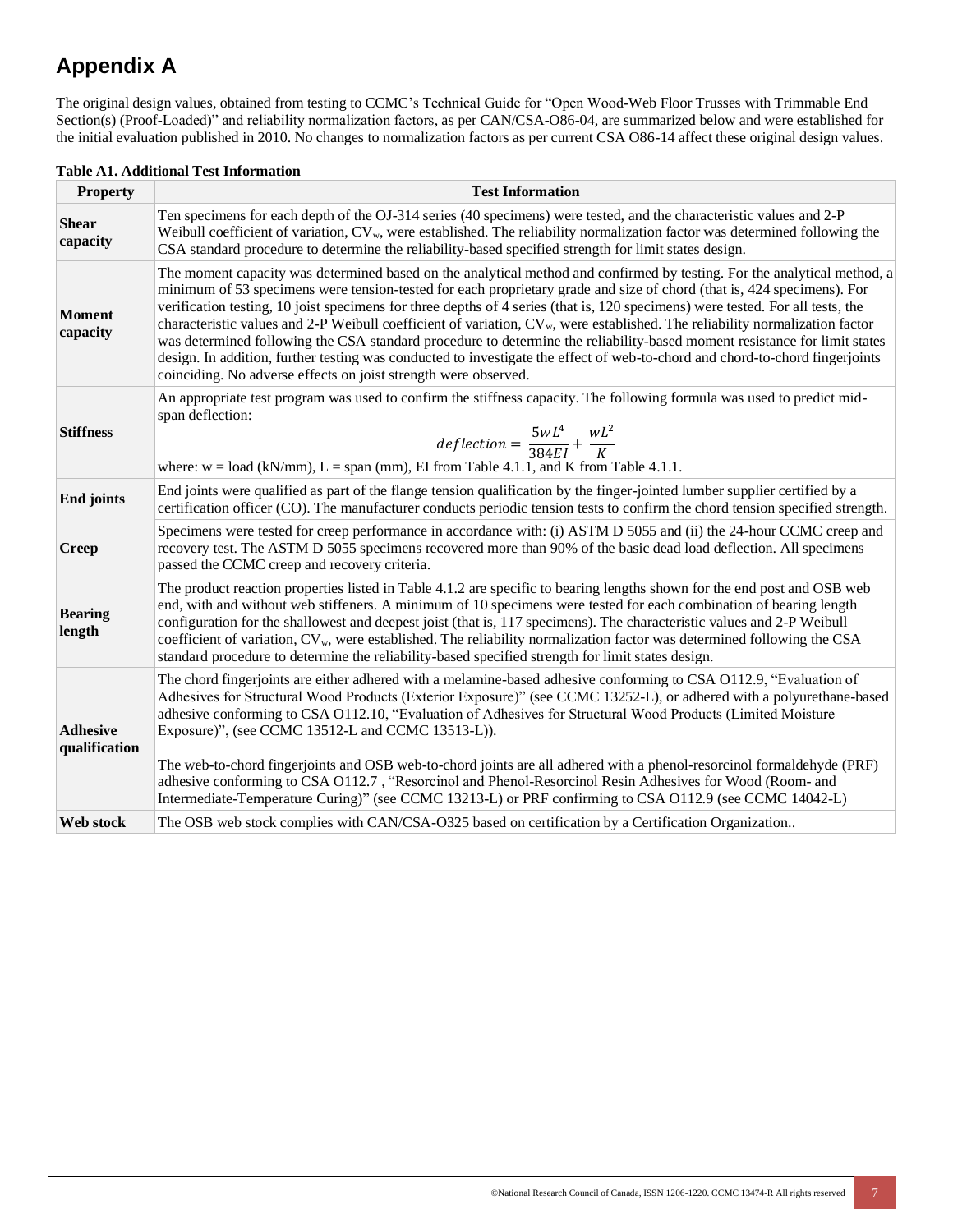# **Appendix B**

# **B-1 CCMC Important Note from the CCMC Registry of Product Evaluations**

## **Fire Performance of Innovative Structural Products in Houses**

This Registry contains opinions on the suitability-for-use of products intended as structural elements in houses. Although historically there has been no need to regulate the structural fire performance of houses, an inherent intent of the National Building Code of Canada (NBC) is that occupants have sufficient time to escape from a building in the event of a fire.

There are many factors that may determine whether that intent is achieved. The fire endurance of structural elements may be one. However, its importance may be minimized by other factors such as combustible content load, early warning devices, smoke movement and toxicity, and fire department response time; all contributing to the overall system performance. Research is underway within the NRC Construction Research Centre to determine the critical factors that affect occupant escape from houses.

Some innovative structural products have been used in the marketplace for several years and have gained the confidence of design professionals, code authorities and users with respect to their performance under typical fire scenarios in today's house system. Some newer products have not been in service long enough to have gained that confidence and may present a more obvious concern.

Unless otherwise stated, innovative structural products for houses have not been evaluated in the context of the NBC intent noted above. As is the case for all innovative products, designers and authorities need to exercise judgment in considering the use of innovative structural products for houses.

# **B-2 Triforce – Fire Protection Option**

The following floor assembly design (Figure 1) is the default alternative solution for all cases and where the manufacturer has not undertaken any specific testing to show equivalency to exposed  $38x235mm$   $(2\times10)$  lumber with proprietary joist fire protection options.



**Figure 1. Fire Protection of Floors FP-01** − **Fire Protection: 12.5mm (1/2") Regular Gypsum Board Attached to Bottom of Flange**